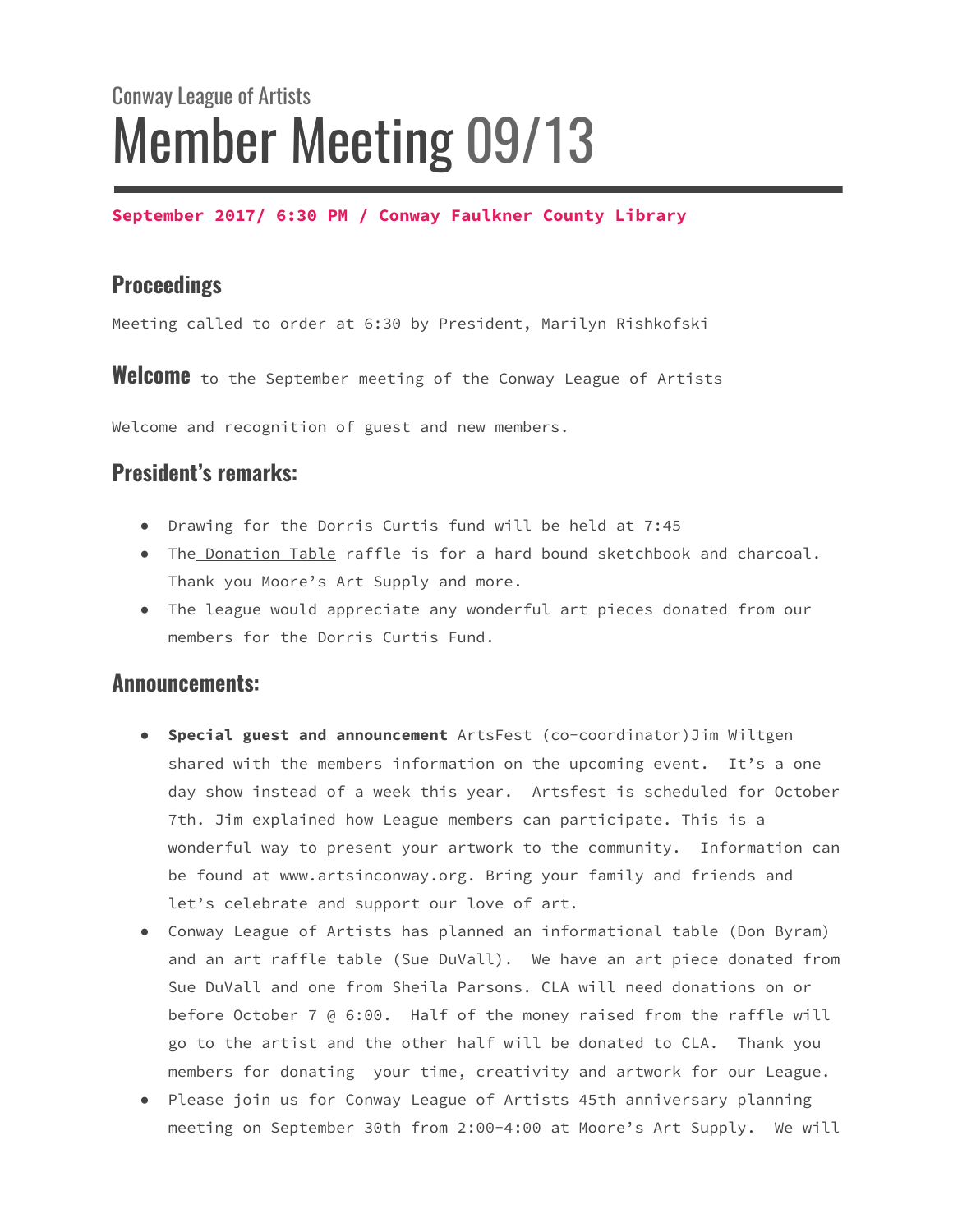be celebrating CLA's 45th Anniversary for an entire year, January 2018-December 2018. Please join us and bring your unique ideas and help us brainstorm. This is a celebration and appreciation of our members!!!!!

● Remember to join the member directory with Susan Peterson

## **Show Chair Pauline Butts' Report:**

- Bring your art for the Fall Show to the library Saturday September 23rd between 9:30-12:00. There will be a Conway League of Artists information card to fill out and place on the back of your art piece.
- \$500 purchase award was donated by Rock-Pond Solutions
- Theme: Arkansas
- Four categories: Land/cityscape/water, animals, still life/floral, portrait/ figure
- 3 paintings will be the max entered in the show. Cost to enter is: \$20 for one painting, \$25 for two and \$30 for three entries.
- The number of awards will be determined by the number of entries for each category. Board and Brush award will also be determined depending on entries.
- Fall Art Show reception will be Friday night October 20th. This will be a wonderful time to visit and pick up your art from the show. Please remember to let Pauline know if you plan to attend the reception so your artwork will be there to pick up.
- You have to be current on membership dues to enter your art into the show. You can mail your membership money to:

Richard Tally 1805 Hillman Street Conway AR 72034